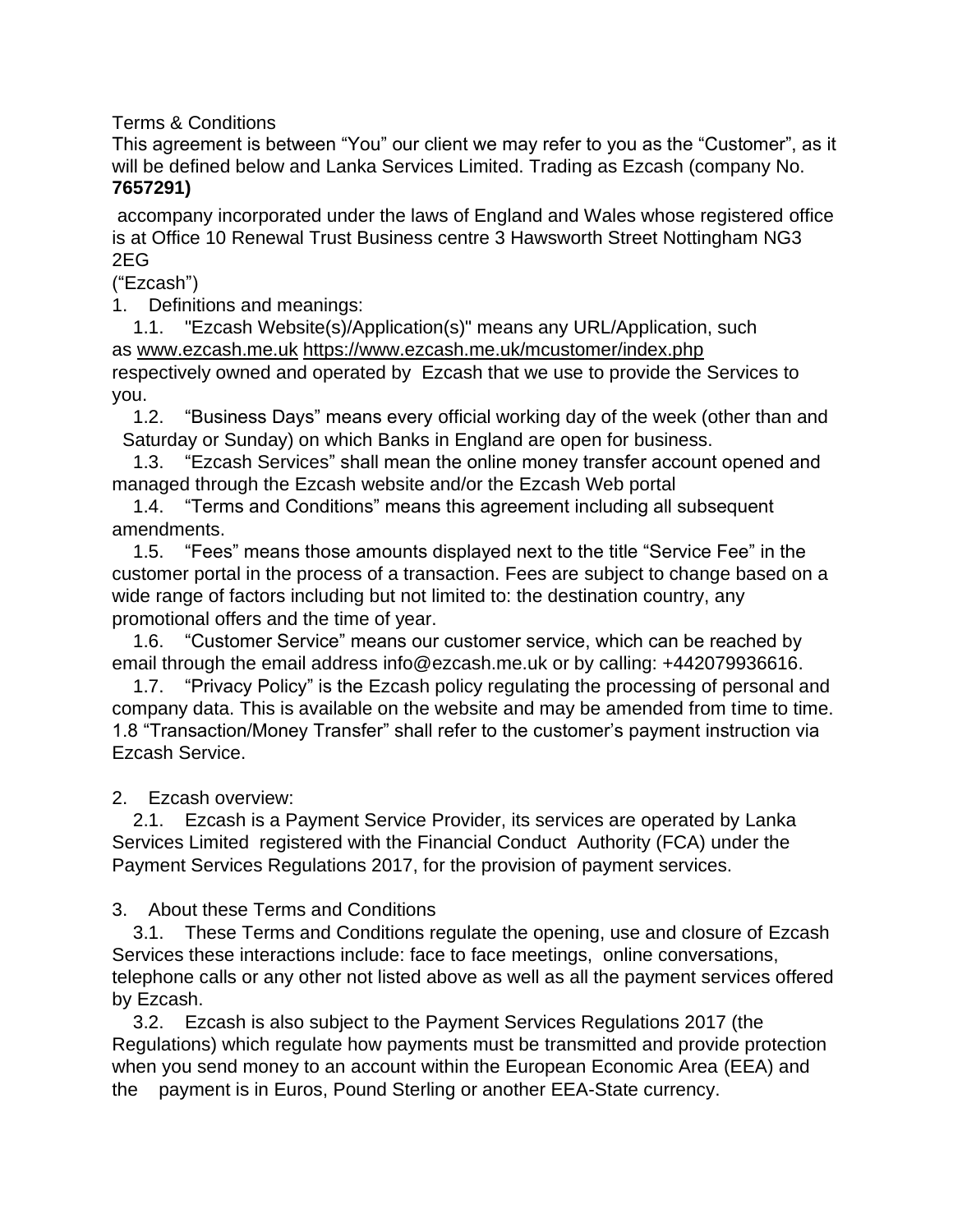## 4. Ezcash service overview

 4.1. Ezcash services are Money Transfer services and ancillary foreign exchange. Ezcash service is not an account of any type, but solely a method for you to access money transfer services therefore the UK Financial Compensation Scheme does not apply to Ezcash.

 4.2. Ezcash services have limits which have been set up in accordance with the type of information and verification process used to onboard you as a client; limits may vary and we may need to ask you for more information and/or documents 5. Ezcash Services opening:

 5.1. Ezcash Services can be accessed through the Ezcash's Website or through web Application. The signup process requires the customer to provide necessary details and accept these Terms and Conditions. In case the customer orders additional services from Ezcash, the customer may need to accept additional terms and conditions, related to that particular service.

 5.2. All information provided during the signup process or during the Account management must be accurate and correct. It is the customer's responsibility to ensure this.

 5.3. For the verification of the customer's identity, the customer is obliged to present at least one piece of evidence from the lists 5.3.1 and consent to having this evidence electronically verified. In the event that this piece of evidence cannot be electronically verified the customer must present an additional piece of evidence from list 5.3.2 (the lists are given below).

5.3.1. A government issued picture ID (e.g. driver's license, passport)

 5.3.2. A utility bill, (e.g. electricity, gas or water, but not mobile phone), bank statement , an official letter from the NHS, a NI letter, a HMRC letter, showing proof of address.

6. Ezcash Services maintenance and safety

 6.1. The customer must ensure that all information provided on Ezcash Services is accurate and up to date. We may contact the customer by e-mail, phone or text messages (SMS or Online) regarding the account operations. It is the customer's responsibility to respond to our efforts to contact them.

 6.2. The customer has access to all transactions they have made via Ezcash customer portal, which can be accessed

at https://www.ezcash.me.uk/mcustomer/index.php by entering their registered username and their password.

 6.3. Along with transactions processed, all fees charged are also shown in the customer portal. The customer should regularly check Ezcash Services transaction statement and report to our Customer Service should any irregularities arise or for any further clarification the customer may require.

 6.4. In case the customer requests a refund for an unauthorised transaction transfer on Ezcash services, the customer must notify Ezcash as soon as they become aware of the situation and no later than two months from the date of the transaction. Or incorrectly executed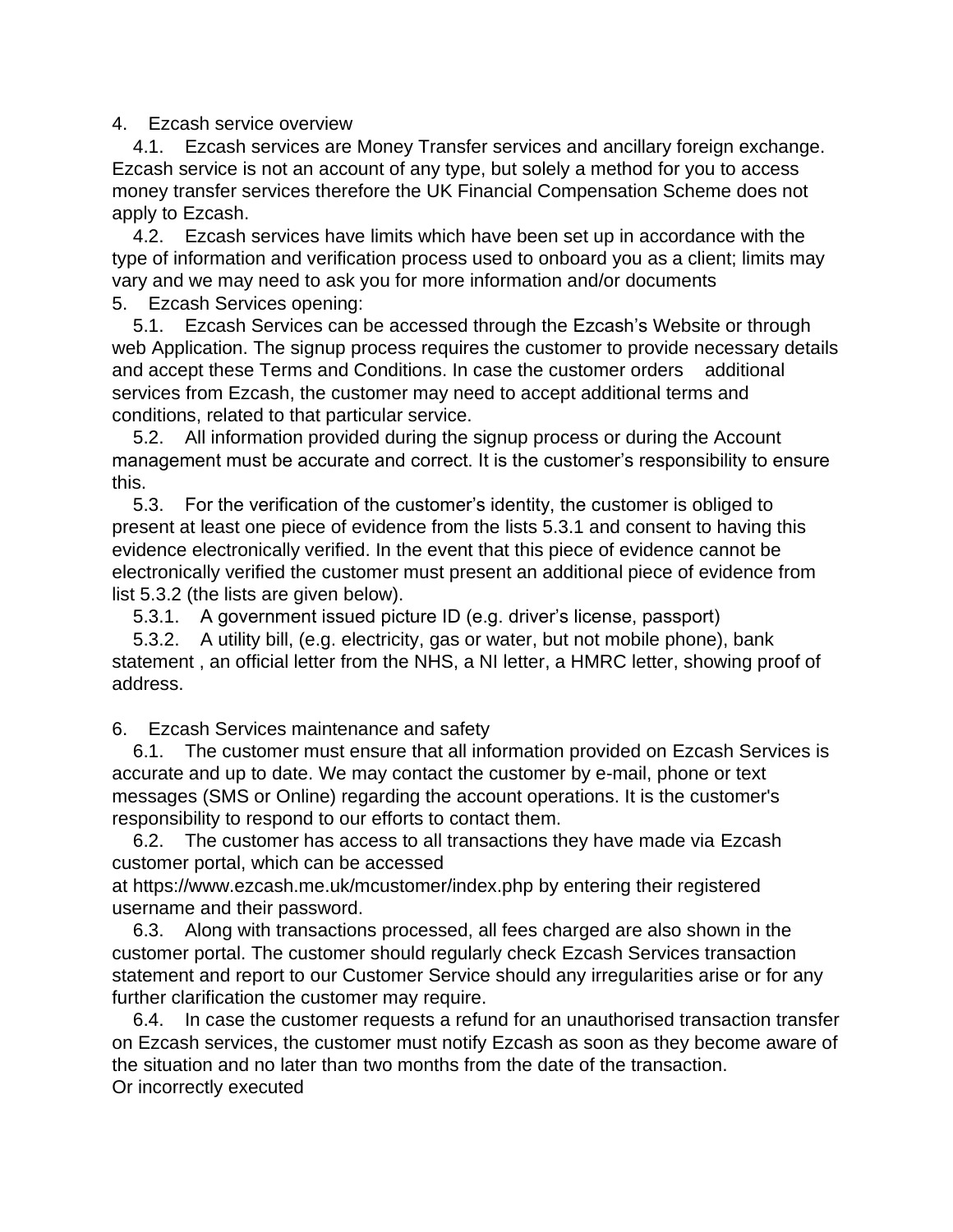6.5.

The customer has the responsibility of taking any reasonable steps in order to keep their Ezcash login details safe and under no circumstances should they ever disclose them to anyone. We strongly urge customers to change their password regularly (at least every 6 months) in order to reduce the risk of a security breach.

 6.6. In case the customer suspects that login details have been lost or stolen, they should immediately contact Ezcash customer service and file a report. Ezcash reserves the right to suspend or limit some functionality of the customer's Ezcash. In case it is suspected that any of Ezcash security features have been compromised or if Ezcash suspects fraudulent use Ezcash reserves the right to limit functionalities or suspend the service. In either case, Ezcash will inform the customer(s) about this restriction or suspension as soon as possible.

7. Ezcash Services closure

 7.1. The customer has the right to request closing their Ezcash Services anytime. In order to do so, customers must contact Ezcash Customer Service via email stating their intent to close their Ezcash Services, their member id and their full name, date of birth. Customer's must use the email address they have registered with to send this email. In the event that the customer's email cannot be accessed or their email service has been closed Ezcash may ask for further supporting evidence.

 7.2. If the customer's Ezcash Services shows a positive balance at the time of its closure, we will arrange funds to be transferred to an external account. This external account's account holder name must match the customer's Ezcash Services account holder's name.

 7.3. Ezcash reserve the right to carry out any necessary: money laundering, terrorism financing, fraud or other illegal activity checks before authorizing any withdrawal of Customer's funds, including in relation to returning any funds to the customer after they have closed the Ezcash Services.

8. Receiving funds to Ezcash Services

 8.1. Customers can transfer funds either via paying by card or via bank transfer from their own card/bank account only. Ezcash will only accept funds received from the Customer, thus excluding third party payments. In order for Ezcash to facilitate the transfer, the customer must state the reference code as the reference of the transfer.

 8.2. Transaction limits are subject to change based on factors such as the destination country, payment method and payout method etc.

 8.3. Receiving funds are subject to fees. Customer's should check via Ezcash Services to see the current fees.

 8.4. Ezcash reserve the right to carry out any necessary: money laundering, terrorism financing, fraud or other illegal activity checks before authorising the transaction and crediting funds to the customer's account.

9. Sending funds from Ezcash Services

 9.1. The customer will be asked to provide details of the recipient in order to initiate the transfer of funds. The customer must take great care to properly type the exact details of who it wishes to send money to. All information the customer provides may be disregarded if the details are inaccurate and Ezcash shall not be liable for any error the customer makes when entering the recipient's details.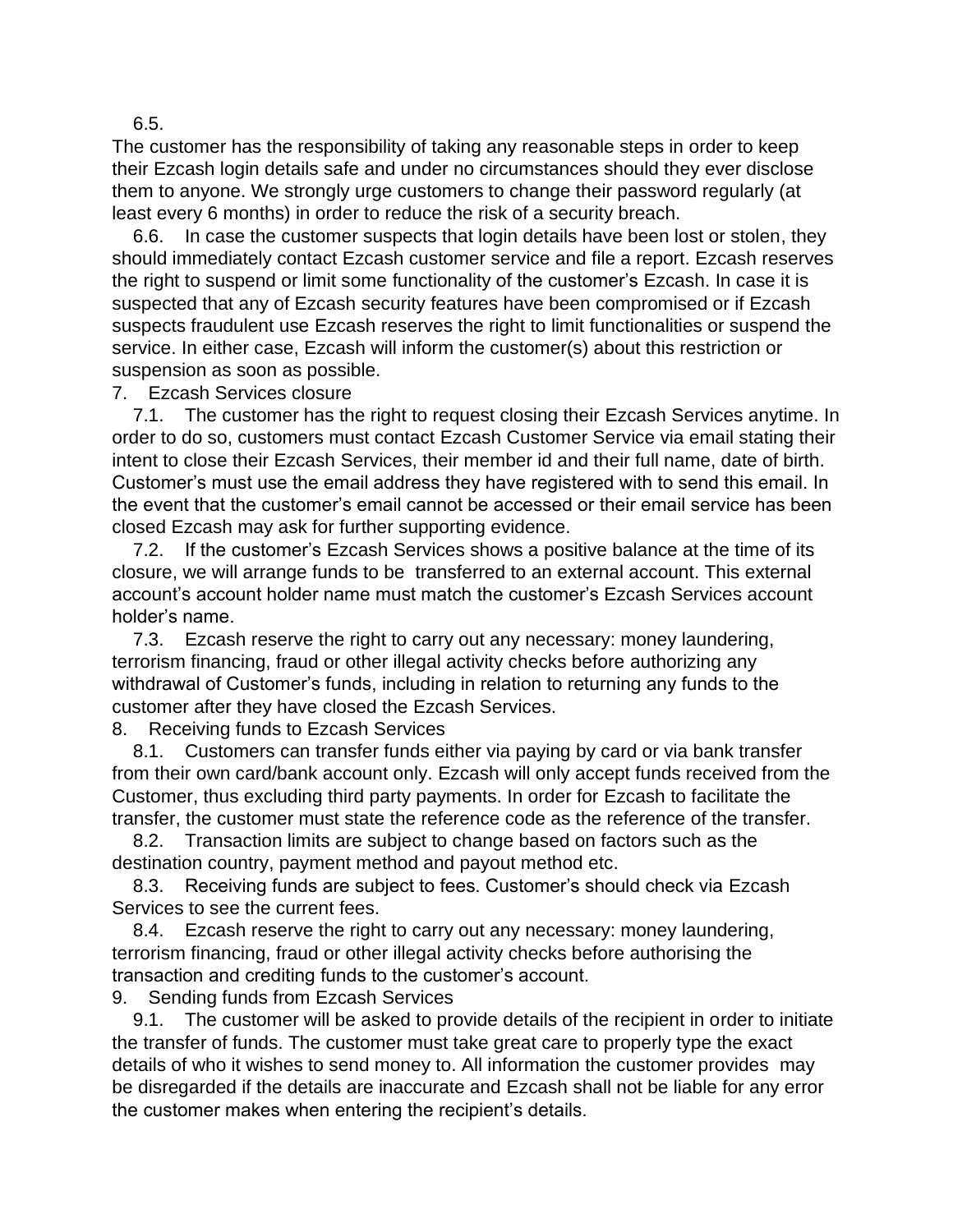9.2. Sending funds from Ezcash Services is subject to fees and limits. Customer's should check via Ezcash Services to see the current fees.

 9.3. Ezcash reserve the right to carry out any necessary money laundering, terrorism financing, fraud or other illegal activity checks before authorising the transaction and transferring funds from the customer's account.

10. Ezcash restricted transactions

.

 10.1. The customer can only transfer money to the countries listed on the Ezcash Website. Ezcash reserves the right to request the customer for additional information and supporting documentation related to a transfer request. In addition, Ezcash may suspend and cancel a transaction in case we reasonably believe to do so for the prevention of financial crime.

 10.2. Ezcash reserves the right to suspend or terminate the customer's Ezcash Services at any time if we reasonably believe to be required to do so by law or in order to comply with recommendations issued by a relevant vernment authority or recognized body for the prevention of financial crime.

 10.3. Customer's Ezcash Services cannot be used for any illegal purposes. It is strictly forbidden to send or receive payments as consideration for the sale or supply of: tobacco products; prescription drugs; drugs and drug paraphernalia; weapons (including without limitation: knives, guns, firearms or ammunition); satellite and cable TV descramblers; pornography, adult material, material which incites violence, hatred, racism or which is considered obscene; vernment IDs and licences including replicas and novelty items and any counterfeit products; unlicensed or illegal lotteries or gambling services (including without limitation the use of or participation in illegal gambling houses); unregistered charity services items which encourage or facilitate illegal activities; prepaid debit cards or other stored value cards that are not associated with a particular merchant and are not limited to purchases of particular products or services; third party processing or payment aggregation products or services; multi-level marketing, pyramid selling or ponzi schemes, matrix programmes or other "get rich quick" schemes or high yield investment programmes; ods or services that infringe the intellectual property rights of a third party; uncoded/ miscoded gaming Timeshares or property reservation payments (On and Off Plan) We reserve the right, in our sole discretion, to add cate ries of prohibited transactions by adding such cate ries either to these Terms and Conditions or an acceptable use policy published on the Website. Ezcashis fully committed to report any suspicious activity to the relevant law enforcement agency.

 10.4. If a customer attempts or conducts any transaction in violation of the prohibited transactions mentioned in these Terms and Condition, we reserve the right to: suspend and/or close the customer's Ezcash Services, reverse any relevant transactions and/or report the transaction to the relevant law enforcement agency.

 10.5. Recipients of the customer's transfers must be in compliance with any applicable laws and regulation. It is the customer's responsibility to ensure the appropriate level of controls and ensure the compliance of the transaction. In case of doubt, the payment request should not be processed.

11. Ezcash fees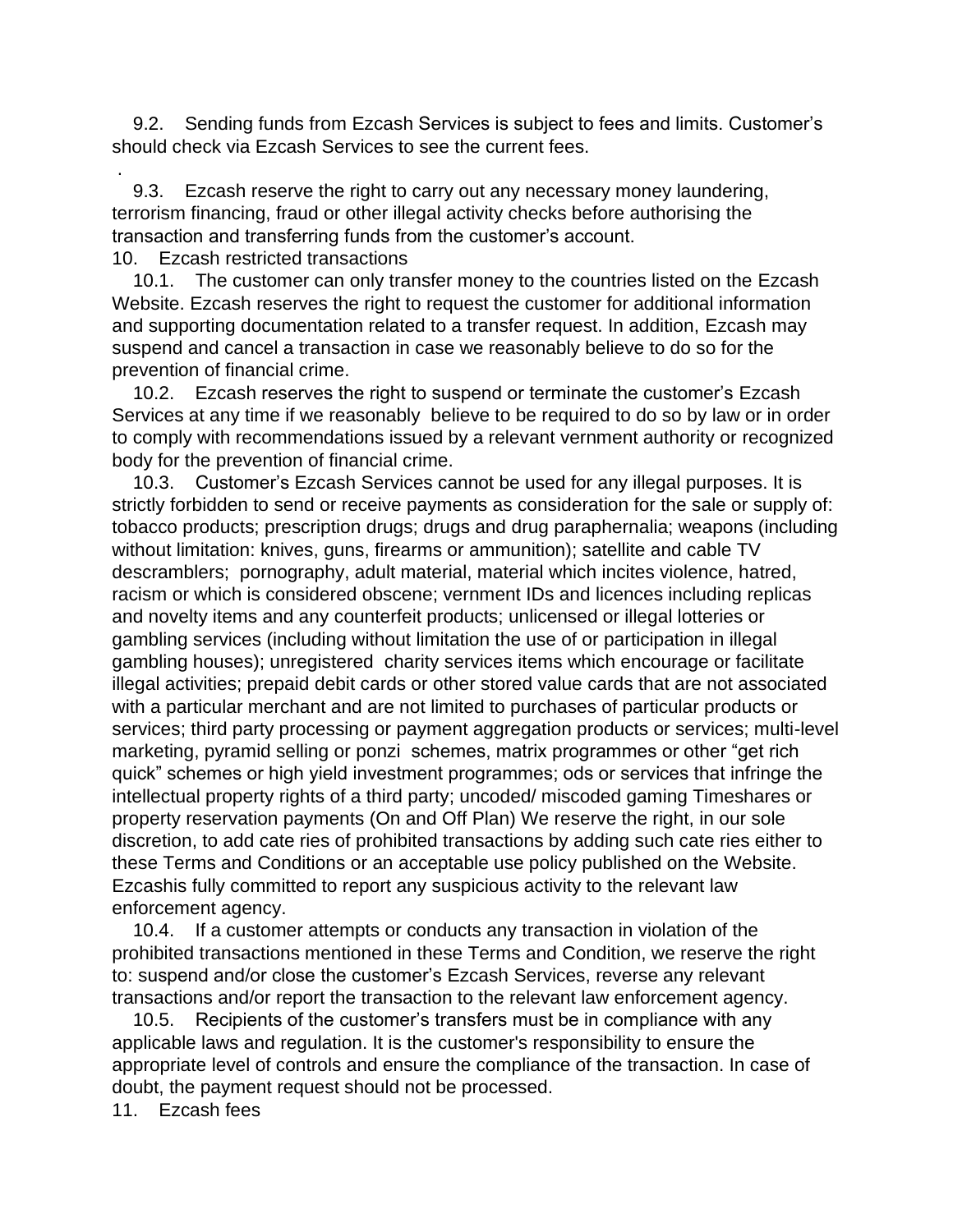11.1. Transactional fees are subject to change customers should check the Ezcash Website for the most up-to-date fees.

 11.2. If a transaction fee applies, it will be added to the customer's total transaction amount.

12. Ezcash regulating Customer data

 12.1. Ezcash Privacy Policy regulates the way how Ezcash collects, uses and protects and information that you give us. By accepting these Terms and Conditions you also agree to our [Privacy Policy](https://imelondon.co.uk/Home/PrivacyPolicy)

 12.2. You explicitly consent to Ezcash accessing, processing, and retaining any information you provide to us, for the purposes of providing payment services to you. This does not affect our respective rights and obligations under data protection legislation. You may withdraw this consent by closing your Ezcash Services. If you withdraw consent in this way, we will cease using your data for this purpose, but may continue to process your data for other purposes where we have other lawful grounds to do so, such as where we are legally required to keep records of transactions.

 12.3. The processing of your data is verned by our Privacy Policy which can be found on our Website. By accepting this Individual Account Agreement, you also agree to the terms of our Privacy Policy. We encourage customers to print and keep a copy of the Privacy Policy together with this Agreement.

13. Ezcashliability

 13.1. If you formally notify us of an unauthorised transaction via email and after this notification any further unauthorised transactions occur, we shall remain liable and refund the amount immediately to you. Customer's should use the email address they have registered with to send us stating their full name and date of birth and member id. In the event a customer cannot access this email address we may ask for supporting evidence.

 13.2. In case our service or our intermediary services are disrupted, we shall not be liable if the disruption is related to unforeseeable circumstances beyond our reasonable control.

 13.3. Ezcash asks you to constantly check your Ezcash Services transactions and contact our Customer Service in case of doubts or concerns.

 13.4. Ezcash will assist you in case of any incorrect payment and we will take any reasonable measures to assist you with tracing and recovering such payments.

 13.5. Ezcash shall not be responsible for any losses connected to our compliance with legal and regulatory requirements and we shall not be liable for any indirect or consequential losses as loss of profit, loss of business and loss of reputation.

 13.6. Ezcash is to be considered obliged under these Terms and Conditions only in relation to providing money transfer services and ancillary foreign exchange services.

 13.7. You will be liable to compensate and reimburse us in case we incur losses or suffer from you breach of these Terms and Conditions.

 13.8. We shall not be liable for the assessment or payment of any taxes, duties or other charges that arise from the underlying transaction between you and another Ezcash customer.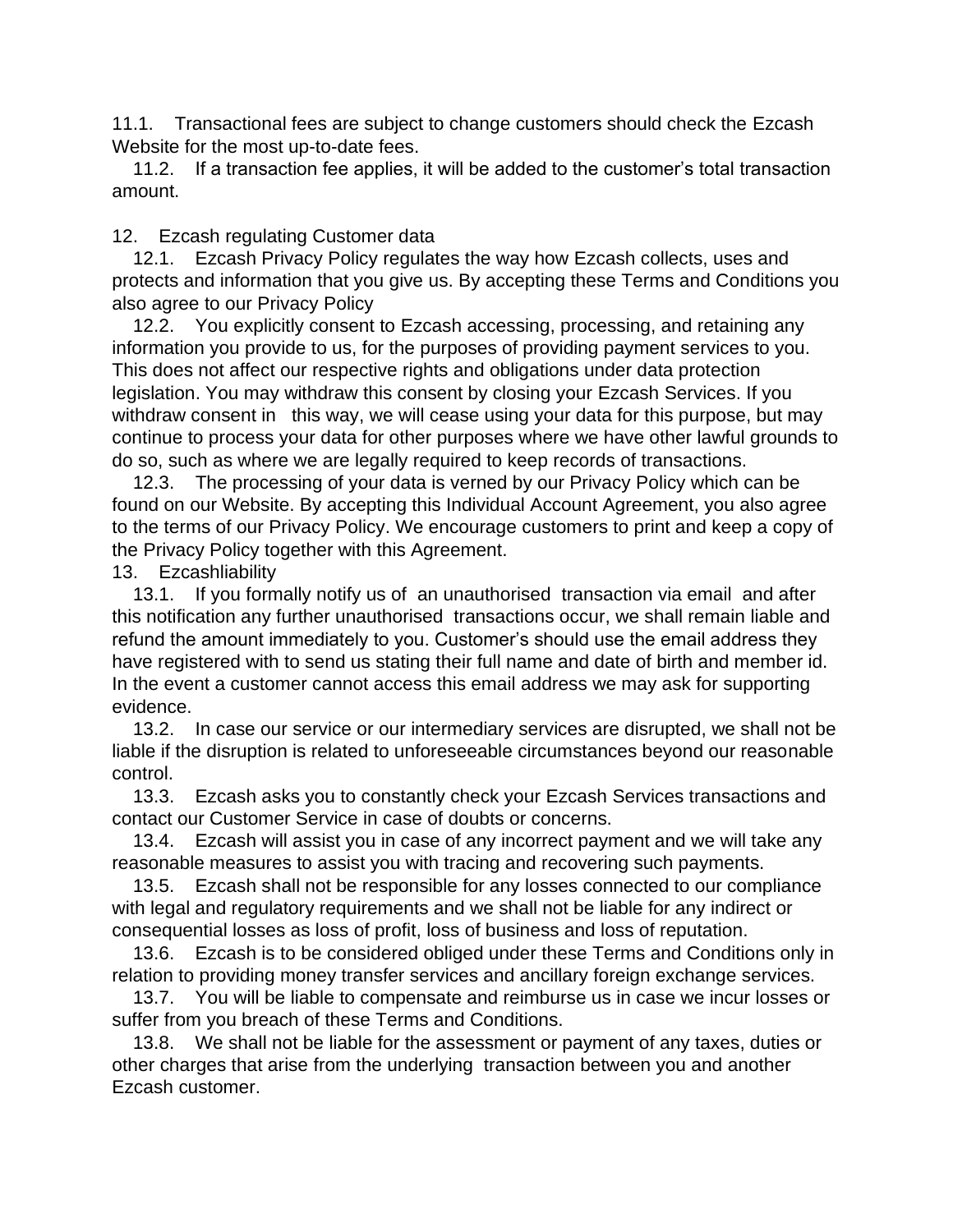Indemnification/re-imbursement. You agree to defend, reimburse or compensate us and hold us harmless from any claim, demand, expenses or costs (including legal fees, fines or penalties) that we incur or suffer due to or arising out of you or your representative ' breach of these Terms of Use, breach of any applicable law or regulation and/or use of the services. This provision shall survive termination of the relationship between you and us.

14. Ezcash Services terminations and suspension

 14.1. Ezcash may terminate your Ezcash Services upon giving not less than two months written termination notice. Any of your pending transactions will continue to be verned by these Terms and Conditions until completion. You may terminate your Ezcash Services with us at any time.

 14.2. The termination notice will be provided with instructions on how, remaining funds, will be sent to you.

 14.3. Ezcash reserves the right to terminate your Ezcash Services with no notice in the following cases:

 14.3.1. If any conditions indicated in these Terms and Conditions is breached by you;

 14.3.2. If we believe or we have proof that you are in violation of any law or regulation applicable to the use of our services;

 14.3.3. If we believe or we have proof that you are involved in any way in a fraudulent activity, money laundering or other criminal activity.

15. Changing these Terms and Conditions

 15.1. Ezcash reserves the right to apply changes to these Terms and Conditions. These changes will be notified to you as per procedures indicated in this section.

 15.2. Notification of any changes will be made by email to the email address registered with your Ezcash Services or via the updates on our website. We strongly urge customers to check regularly

 15.3. All changes will become into effect no later than two months after the date of the change notice.

 15.4. You may give us notice in case you object to the proposed changes before the changes come into effect. In this case the changes will not apply to you and your notice will constitute your wish to close your Ezcash Services. Your Account will be closed should you do this.

 15.5. You can at anytime request an up-to-date copy of these Terms and Conditions and any other documents by contacting our Customer Service.

16. Ezcash communications to you

 16.1. Ezcash usually communicates to you by email. We require you to keep your email address updated in your Ezcash Services and we require you to regularly check your incoming message. You are required to keep copies of all communications we send or make available to you.

 16.2. If you are unsure whether a communication sent to you by us is genuine, contact our Customer Service.

 16.3. Ezcash communications are in English and we will accept communication from you only in English. We may provide you with documents and communications in